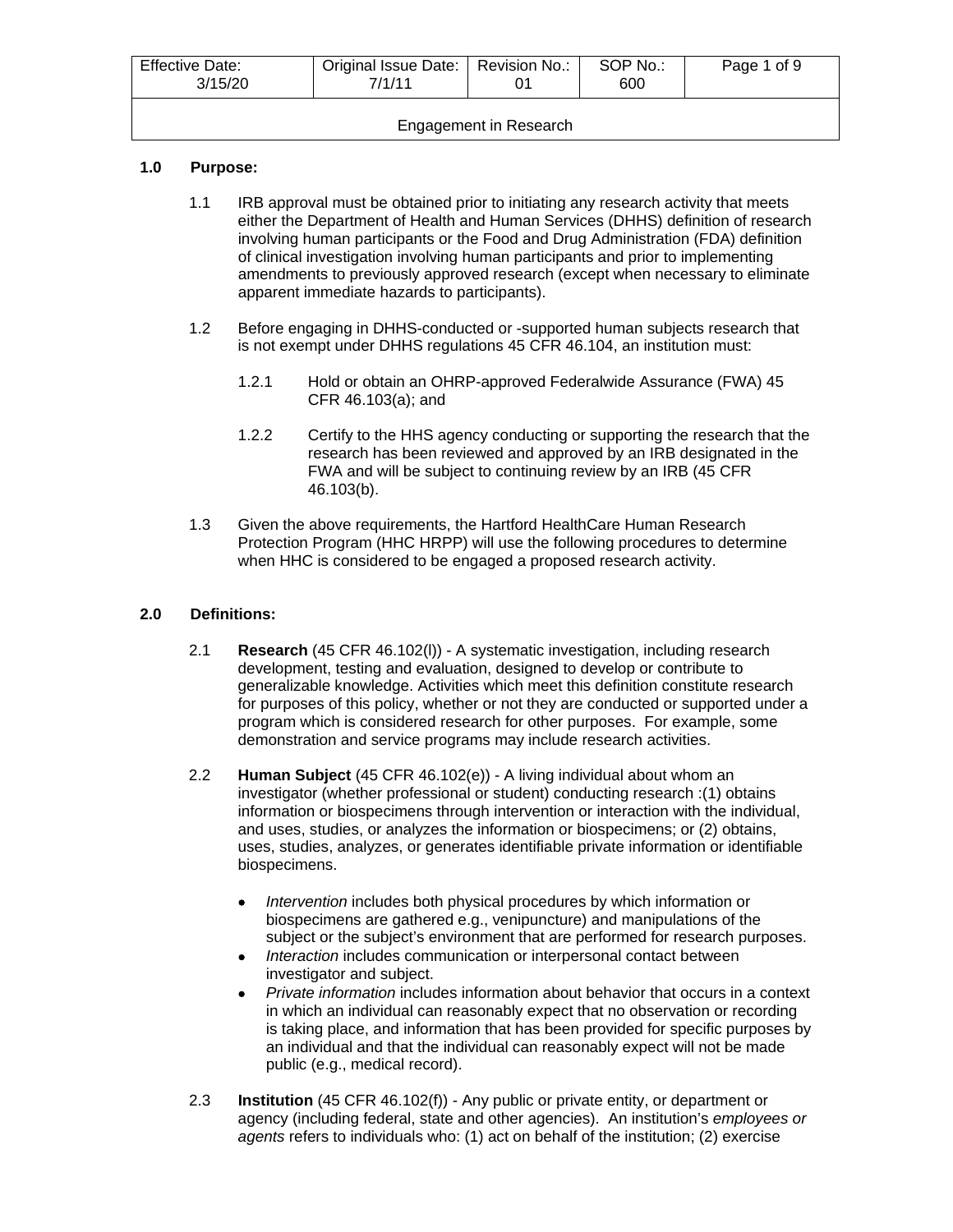| <b>Effective Date:</b><br>3/15/20 | Original Issue Date:<br>7/1/11 | Revision No.: | SOP No.:<br>600 | Page 2 of 9 |
|-----------------------------------|--------------------------------|---------------|-----------------|-------------|
|                                   |                                |               |                 |             |

Engagement in Research

institutional authority or responsibility; or (3) perform institutionally designated activities. "Employees and agents" can include staff, students, contractors, and volunteers, among others, regardless of whether the individual is receiving compensation.

# **3.0 Procedure:**

## 3.1 **Institutions Engaged in Human Subjects Research**

- 3.1.1 An institution is considered *engaged* in a particular non-exempt human subjects research project when its employees or agents for the purposes of the research project obtain:
	- 3.1.1.1 Data about the subjects of the research through intervention or interaction with them;
	- 3.1.1.2 Identifiable private information about the subjects of the research; or
	- 3.1.1.3 The informed consent of human subjects for the research.
- 3.1.2 An institution is considered *engaged* in a DHHS-conducted or supported non-exempt human subjects research project (and, would need to hold or obtain OHRP-approved FWAs and certify IRB review and approval to HHS) when the involvement of its employees or agents includes any of the following:
	- 3.1.2.1 An award is received through a grant, contract, or cooperative agreement directly from HHS for the non-exempt human subjects research (i.e., awardee institution), even where all activities involving the subjects are carried out by employees or agents of another institution.
	- 3.1.2.2 An institution's employees or agents intervene for research purposes with any human subjects of the research by performing invasive and non-invasive procedures. (Examples: drawing blood, administering individual or group therapy, administering drugs or other treatments; surgically implanting devices; utilizing physical sensors, etc.)
	- 3.1.2.3 An institution's employees or agents intervene for research purposes with any human subject by manipulating the environment. (Examples: controlling light, temperature, sound, presenting sensory stimuli, etc.).
	- 3.1.2.4 An institution's employees or agents interact for research purposes with any human subject of the research. (Examples: engaging in protocol-dictated communication; asking someone to provide a specimen by voiding or spitting into a specimen container; or conducting interviews, etc.)
	- 3.1.2.5 An institution's employees or agents obtain the informed consent of human subjects for the research.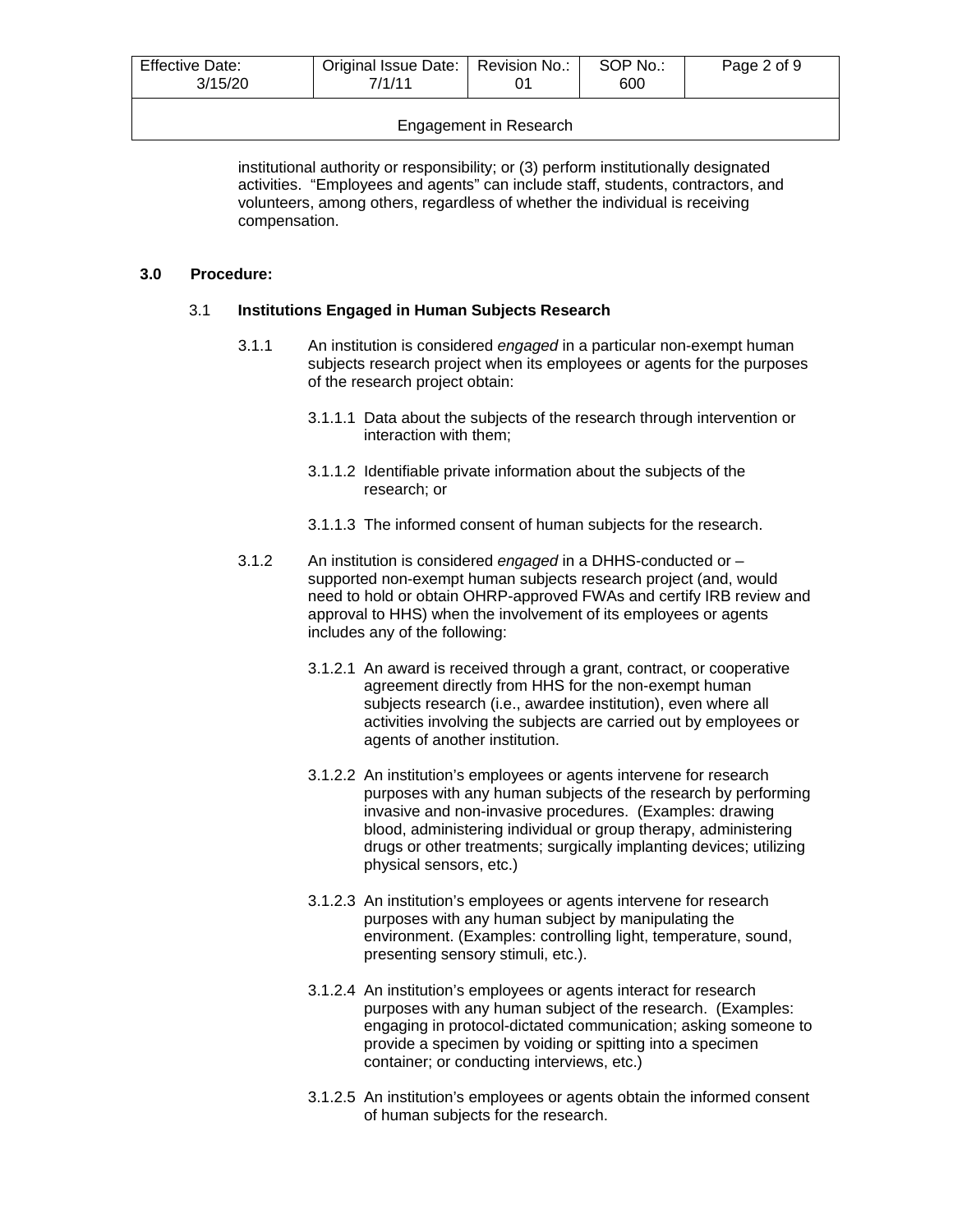| <b>Effective Date:</b><br>3/15/20 | Original Issue Date:   Revision No.:<br>7/1/11 |  | SOP No.:<br>600 | Page 3 of 9 |
|-----------------------------------|------------------------------------------------|--|-----------------|-------------|
| Engagement in Research            |                                                |  |                 |             |

#### 3.1.2.6 An institution's employees or agents **obtain** for research purposes identifiable private information or identifiable biological specimens **from any source** for the research, even if they do not directly interact or intervene with human subjects. This includes:

- 3.1.2.6.1 Observing or recording private behavior;
- 3.1.2.6.2 Using, studying, or analyzing for research purposes identifiable private information or identifiable specimens provided by another institution; and
- 3.1.2.6.3 Using, studying, or analyzing for research purposes identifiable private information or identifiable specimens already in possession of the investigators. (OHRP considers private information or specimens to be individually identifiable [45 CFR 46.102(f)] when they can be linked to specific individuals by the investigator(s) either directly or indirectly through coding systems.)

## 3.2 **Institutions Not Engaged in Human Subjects Research**

- 3.2.1 An institution is considered *not engaged* in a DHHS-conducted or supported non-exempt human subjects research project (and, would not need to hold or obtain OHRP-approved FWAs and certify IRB review and approval to HHS) when the involvement of its employees or agents in that project is **limited to one or more** of the following:
	- 3.2.1.1 Institutions whose employees or agents perform commercial or other services for investigators provided that **all** of the following conditions are also met:
		- 3.2.1.1.1 The services performed do not merit professional recognition or publication privileges;
		- 3.2.1.1.2 The services performed are typically performed by those institutions for non-research purposes; and
		- 3.2.1.1.3 The institution's employees or agents do not administer any study intervention being tested or evaluated under the protocol.
- **Examples:** assuming the services described would not merit professional recognition or publication privileges:
	- An appropriately qualified laboratory whose employees perform routine serum chemistry analyses of blood samples for investigators as a commercial service.
	- A transcription company whose employees transcribe research study interviews as a commercial service.
	- A hospital whose employees obtain blood through a blood draw or collect urine and provide such specimens to investigators as a service.
	- A radiology clinic whose employees perform chest x-rays and send the results to investigators as a service.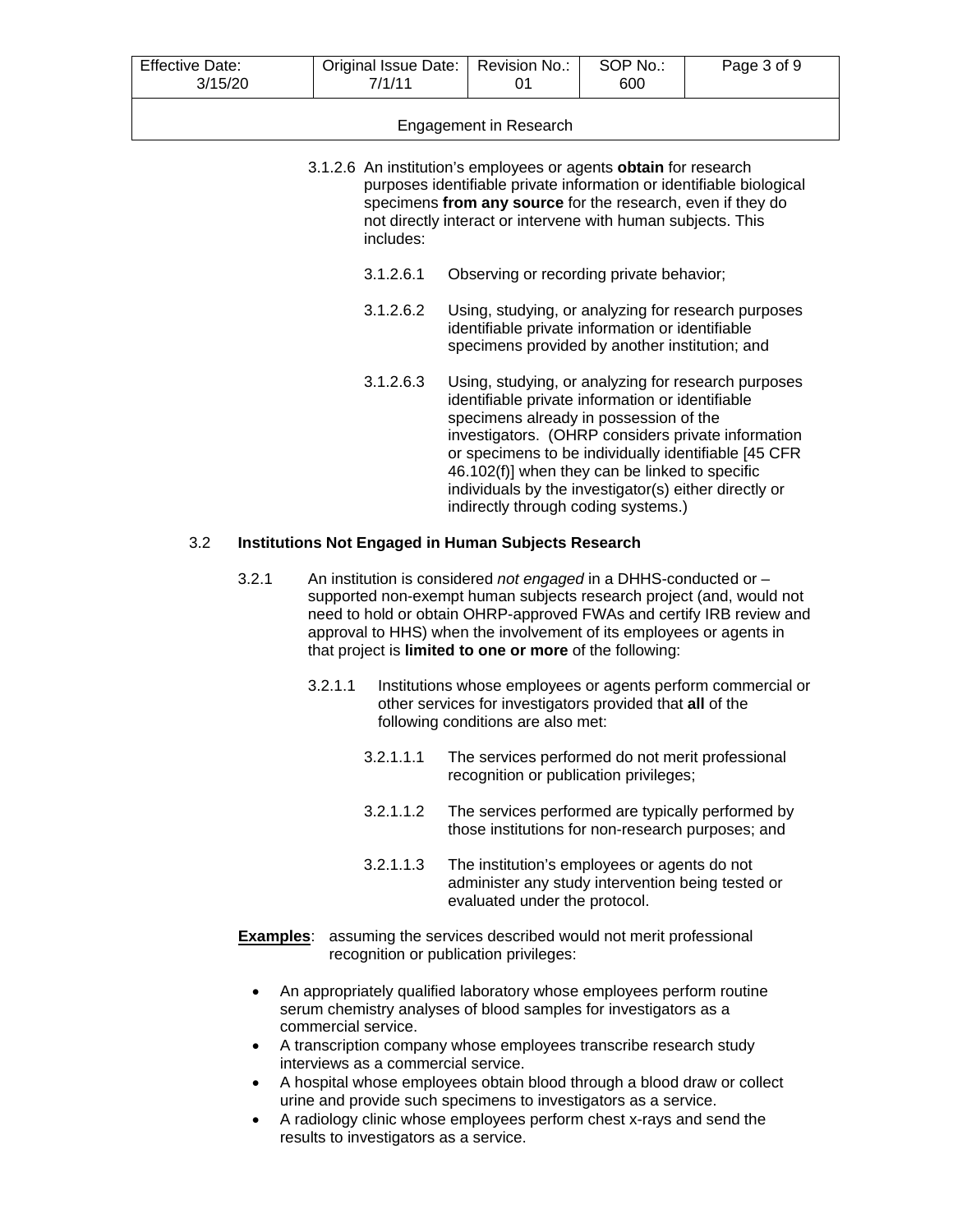| <b>Effective Date:</b><br>3/15/20 | Original Issue Date:   Revision No.:<br>7/1/11 |  | SOP No.:<br>600 | Page 4 of 9 |  |
|-----------------------------------|------------------------------------------------|--|-----------------|-------------|--|
| Engagement in Research            |                                                |  |                 |             |  |

- 3.2.1.2 Institutions (including private practices) not selected as a research site whose employees or agents provide clinical trialrelated medical services that are dictated by the protocol and would typically be performed as part of routine clinical monitoring and/or follow-up of subjects enrolled at a study site by clinical trial investigators (i.e., medical history, physical examination, assessment of adverse events, blood test, chest x-ray, or CT scan) provided that **all** of the following conditions are also met:
	- 3.2.1.2.1 The institution's employees or agents **do not** administer the study interventions being tested or evaluated under the protocol;
	- 3.2.1.2.2 The clinical trial-related medical services are typically provided by the institution for clinical purposes;
	- 3.2.1.2.3 The institution's employees or agents do not enroll subjects or obtain the informed consent of any subject for participation in the research; and
	- 3.2.1.2.4 When appropriate, investigators from an institution engaged in the research retain responsibility for :
		- 3.2.1.2.4.1 overseeing protocol-related activities; and
		- 3.2.1.2.4.2 ensuring appropriate arrangements are made for reporting protocol-related data to investigators at an engaged institution, including the reporting of safety monitoring data and adverse events as required under the IRB-approved protocol.
- **Note**: Institutions (including private practices) not initially selected as research sites whose employees or agents administer the interventions being tested or evaluated in the study—such as administering either of two chemotherapy regimens as part of an oncology clinical trial evaluating the safety and effectiveness of the two regimens—generally would be engaged in human subjects research (see scenario 4.2.1.3 below for a limited exception). If such an institution does not have an FWA, its employees or agents may be covered by the FWA of another institution that is engaged in the research through an Individual Investigator Agreement.
	- 3.2.1.3 Institutions (including private practices) not initially selected as research sites whose employees or agents administer the study interventions being tested or evaluated under the protocol limited to a one-time or short-term basis (i.e., an oncologist at the institution administers chemotherapy to a research subject as part of a clinical trial because the subject unexpectedly goes out of town, or is unexpectedly hospitalized), provided that **all** of the following conditions are met: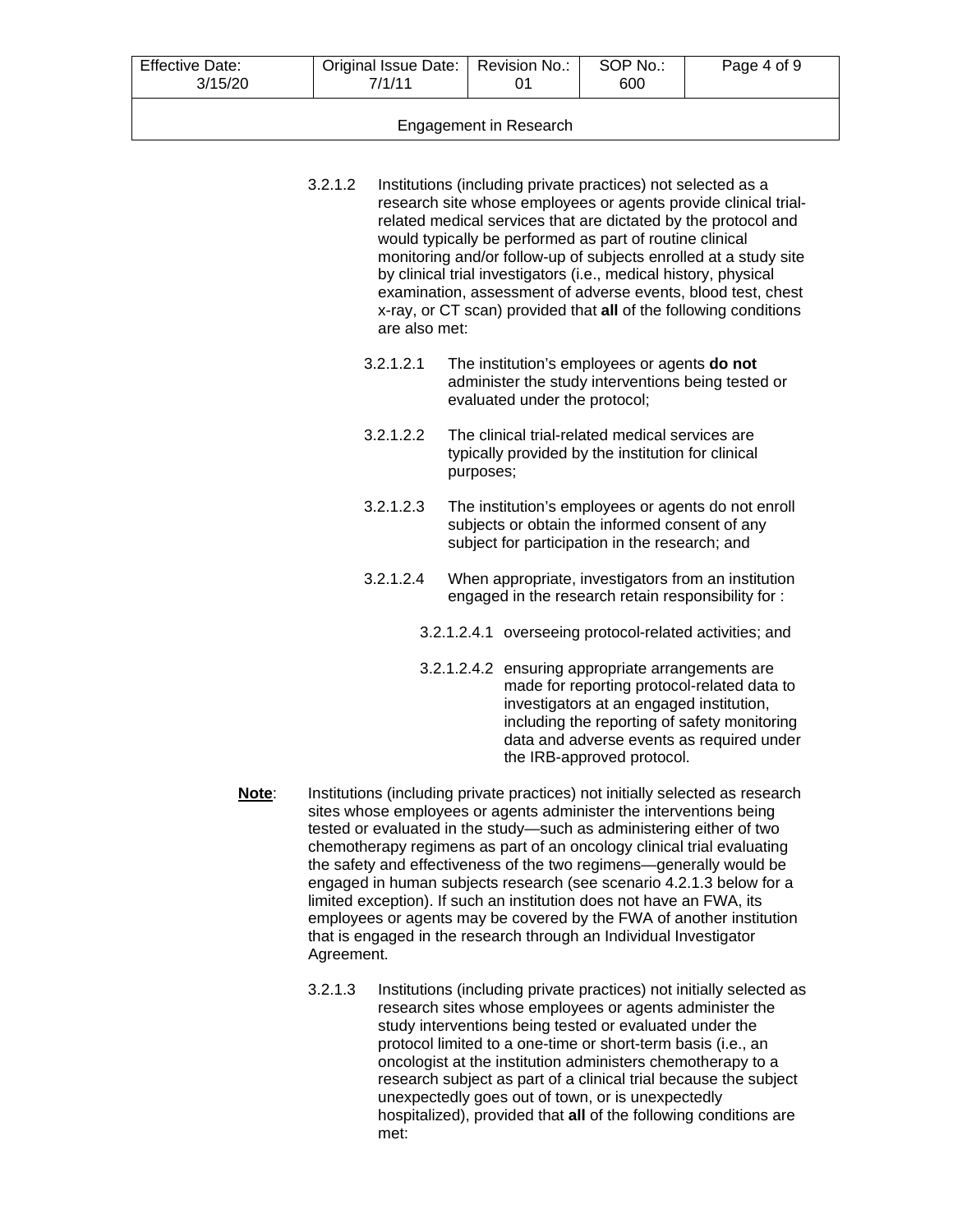| <b>Effective Date:</b> | Original Issue Date: | Revision No.:                                                                                               | SOP No.: | Page 5 of 9 |
|------------------------|----------------------|-------------------------------------------------------------------------------------------------------------|----------|-------------|
| 3/15/20                | 7/1/11               | 01                                                                                                          | 600      |             |
|                        |                      |                                                                                                             |          |             |
|                        |                      | Engagement in Research                                                                                      |          |             |
|                        |                      |                                                                                                             |          |             |
|                        |                      |                                                                                                             |          |             |
|                        | 3.2.1.3.1            | An investigator from an institution engaged un the<br>research determines that it would be in the subject's |          |             |
|                        |                      | best interest to receive the study intervention being                                                       |          |             |

3.2.1.3.2 The institution's employees or agents do not enroll subjects or obtain the informed consent of any subject for participation in the research;

tested or evaluated under the protocol;

- 3.2.1.3.3 Investigators from the institution engaged in the research retain responsibility for:
	- 3.2.1.3.3.1 overseeing protocol-related activities; and
	- 3.2.1.3.3.2 ensuring the study interventions are administered in accordance with the IRBapproved protocol; and
	- 3.2.1.3.3.3 ensuring appropriate arrangements are made for reporting protocol-related data to investigators at the engaged institution, including the reporting of safety monitoring data and adverse events as required under the IRB-approved protocol; **and**
- 3.2.1.3.4 an IRB designated on the engaged institution's FWA is informed that study interventions being tested or evaluated under the protocol have been administered at an institution **not** selected as a research site.
- 3.2.1.4 Institutions whose employees or agents:
	- 3.2.1.4.1 Inform prospective subjects about the availability of the research;
	- 3.2.1.4.2 Provide prospective subjects with the information about the research (which may include a copy of the relevant informed consent document and other IRBapproved materials) but do not obtain subjects' consent for the research or act as representatives of the investigators;
	- 3.2.1.4.3 Provide prospective subjects with information about contacting investigators for information or enrollment; and/or
	- 3.2.1.4.4 Seek or obtain the prospective subjects' permission for investigators to contact them.

An example of this would be a clinician who provides patients with literature about a research study at another institution, including a copy of the informed consent document, and obtains permission from the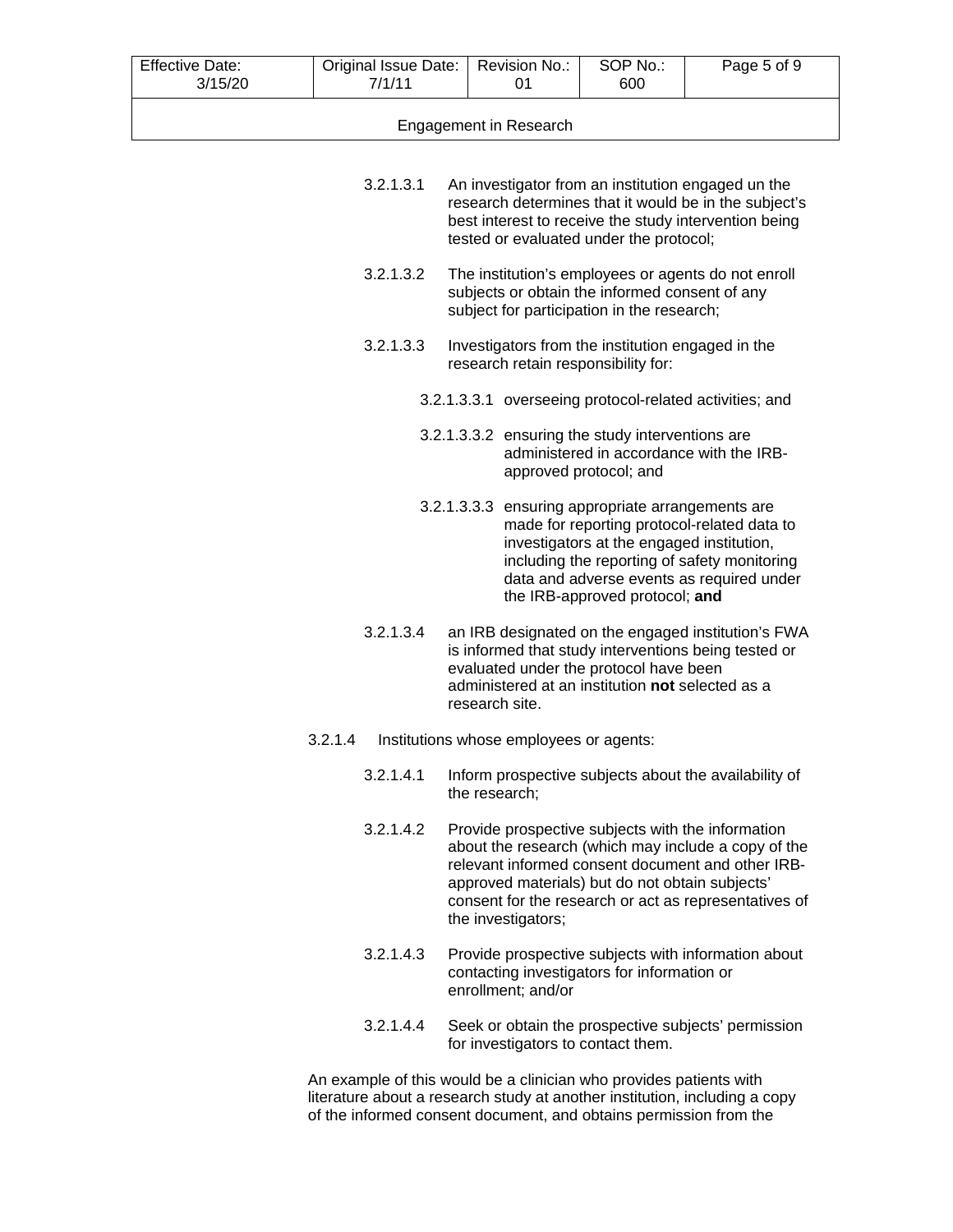| <b>Effective Date:</b><br>3/15/20 | Original Issue Date:   Revision No.:<br>7/1/11 |  | SOP No.:<br>600 | Page 6 of 9 |  |
|-----------------------------------|------------------------------------------------|--|-----------------|-------------|--|
| Engagement in Research            |                                                |  |                 |             |  |

patient to provide the patient's name and telephone number to investigators.

3.2.1.5 Institutions (i.e., schools, nursing homes, businesses) that permit use of their facilities for intervention or interaction with subjects by investigators from another institution.

Examples of this would be a school that permits investigators from another institution to conduct or distribute a research survey in the classroom; or a business that permits investigators from another institution to recruit research subjects or to draw a blood sample at the work site for research purposes.

3.2.1.6 Institutions whose employees or agents **release** identifiable private information or identifiable biological specimens pertaining to the subjects of the research to investigators at another institution.

Note that in some cases the institution releasing the information or specimens may have requirements that need to be met before the information or specimens may be released, and/or may need to comply with other applicable regulations or laws. In addition, if the information or specimens to be released were collected for another research study covered by 45 CFR 46, then the institution releasing such information or specimens should:

- a. ensure that the release would not violate the informed consent provided by the subjects to whom the information or specimens pertain (under 45 CFR 46.116), or
- b. if informed consent was waived by the IRB, ensure that the release would be consistent with the IRB's determinations that permitted a waiver of informed consent under 45 CFR 46.116 (c) or (d).

Examples of institutions that might release identifiable private information or biological specimens to investigators at another institution include:

- a. schools that release identifiable student test scores;
- b. an HHS agency that releases identifiable records about its beneficiaries; and
- c. medical centers that release identifiable biological specimens.

Note that, in general, the institutions whose employees or agents **obtain** the identifiable private information or biological specimens from the releasing institution would be engaged in human subjects research.

- 3.2.1.7 Institutions whose employees or agents:
	- 3.2.1.7.1 obtain coded private information or human biological specimens from another institution involved in the research that retains a link to individually identifying information (such as name or social security number); and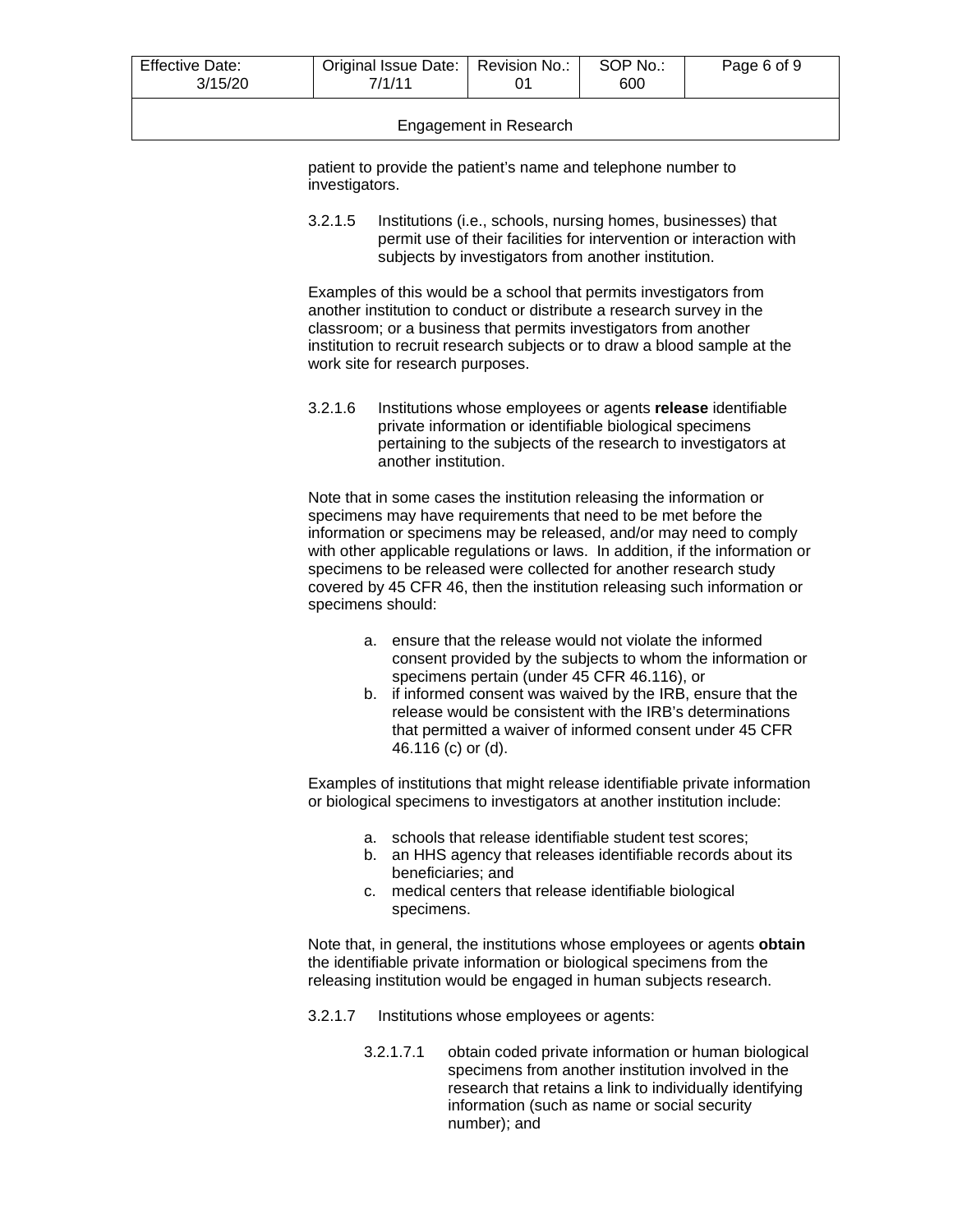| <b>Effective Date:</b><br>3/15/20 | Original Issue Date:   Revision No.:<br>7/1/11 |  | SOP No.:<br>600 | Page 7 of 9 |
|-----------------------------------|------------------------------------------------|--|-----------------|-------------|
| Engagement in Research            |                                                |  |                 |             |

- 3.2.1.7.2 are **unable** to readily ascertain the identity of the subjects to whom the coded information or specimens pertain because, for example:
	- 3.2.1.7.2.1 the institution's employees or agents and the holder of the key enter into an agreement prohibiting the release of the key to the those employees or agents under any circumstances;
	- 3.2.1.7.2.2 the releasing institution has IRB-approved written policies and operating procedures applicable to the research project that prohibit the release of the key to the institution's employees or agents under any circumstances; or
	- 3.2.1.7.2.3 there are other legal requirements prohibiting the release of the key to the institution's employees or agents.

For purposes of this document, *coded* means that:

- a. identifying information (such as name or social security number) that would enable the investigator to readily ascertain the identity of the individual to whom the private information or specimens pertain has been replaced with a number, letter, symbol, and/or combination thereof (i.e., the code); and
- b. a key to decipher the code exists, enabling linkage of the identifying information to the private information or specimens.
- 3.2.1.8 Institutions whose employees or agents access or utilize individually identifiable private information **only** while visiting an institution that is engaged in the research, provided their research activities are overseen by the IRB of the institution that is engaged in the research.
- 3.2.1.9 Institutions whose employees or agents access or review identifiable private information for purposes of study auditing (i.e., a government agency or private company will have access to individually identifiable study data for auditing purposes).
- 3.2.1.10 Institutions whose employees or agents receive identifiable private information for purposes of satisfying U.S. Food and Drug Administration reporting requirements.
- 3.2.1.11 Institutions whose employees or agents author a paper, journal article, or presentation describing a human subjects research study.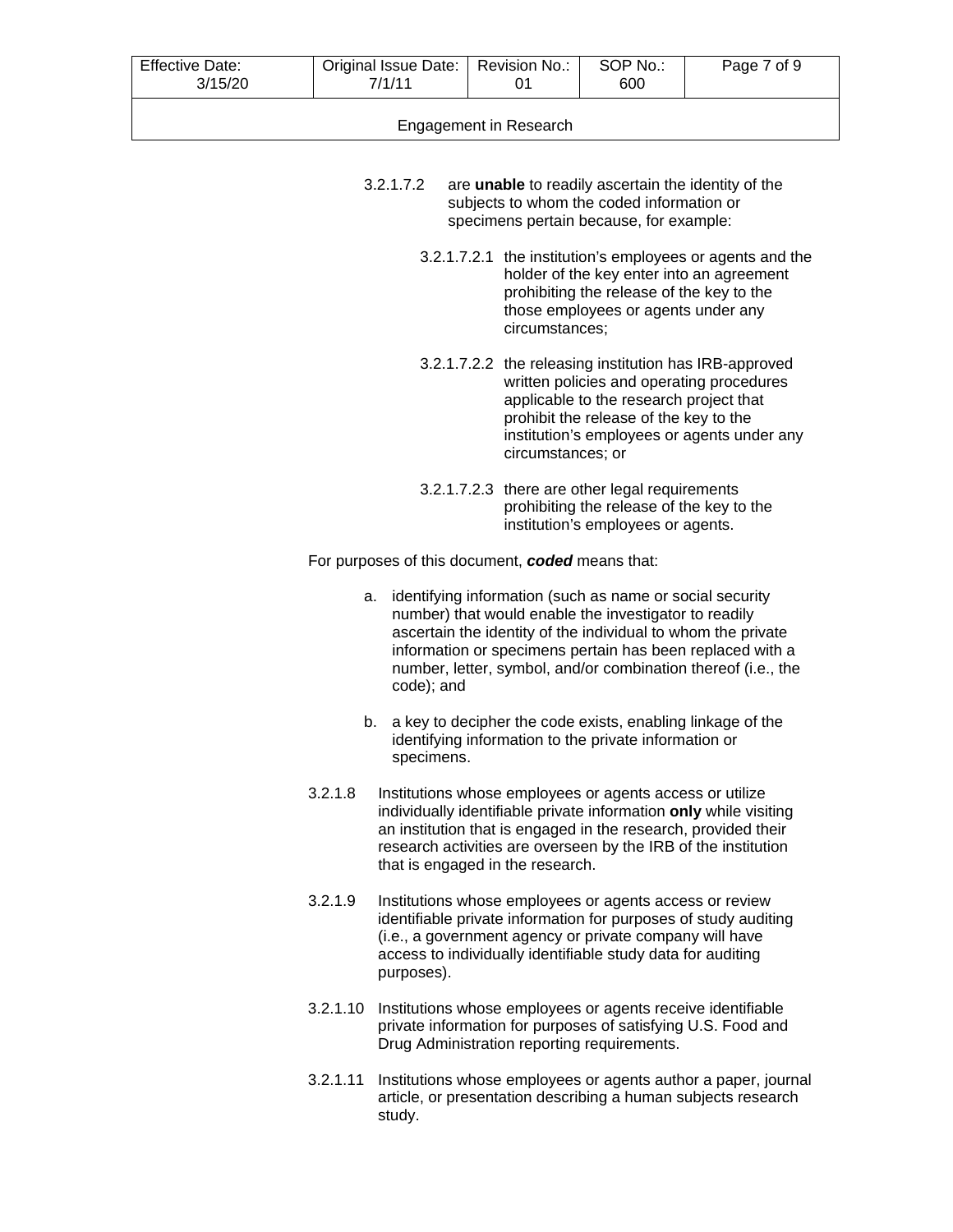| <b>Effective Date:</b><br>3/15/20 | Original Issue Date:   Revision No.:<br>7/1/11 |  | SOP No.:<br>600 | Page 8 of 9 |
|-----------------------------------|------------------------------------------------|--|-----------------|-------------|
| Engagement in Research            |                                                |  |                 |             |

# 3.3 **IRB Review Considerations for Cooperative Research**

- 3.3.1 Any institution located in the United States that is engaged in cooperative research must rely upon approval by a single IRB for that portion of the research that is conducted in the United States. The reviewing IRB will be identified by the Federal department or agency supporting or conducting the research or proposed by the lead institution subject to the acceptance of the Federal department or agency supporting the research.
	- 3.3.2 When multiple institutions may be engaged in the same non-exempt human subjects research project that is not subject to 3.3.1 (i.e., not conducted, supported, or otherwise subject to regulation by any Federal department or agency) , institutions may:
		- 3.3.2.1 Enter into joint review arrangements;
		- 3.3.2.2 Rely on the review of another qualified IRB; or
		- 3.3.2.3 Make similar arrangements to avoid duplication of effort, in accordance with regulations 45 CFR 46.114.
	- 3.3.3 When an institution is engaged in only part of a cooperative research project along the lines of 4.1.2.2 through 4.1.2.6 above, the institution must ensure that the IRB(s) designated under its FWA reviews and approves the part(s) of the research in which the institution is engaged.

For example, an institution operating the statistical center for a multi-center trial that receives identifiable private information from multiple other institutions must ensure that an IRB designated under its FWA reviews and approves the research activities related to the receipt and processing of the identifiable private information by the statistical center. In such a case, the IRB should ensure that the statistical center has sufficient mechanisms in place to adequately protect the privacy of subjects and maintain the confidentiality of the data.

3.3.4 When an institution is engaged in only part of a cooperative research project, the reviewing IRB may decide to review the entire research study, even if information about the entire study is not necessary to approve the institution's part of the research under 45 CFR 46.111.

#### **4.0 References:**

- 4.1 45 CFR 46 Subpart A *Basic HHS Policy for Protection of Human Research Subjects*
- 4.2 OHRP Guidance on Engagement of Institutions in Human Subjects Research (October 16, 2008)

# **5.0 Documentation:**

5.1 Documentation related to a formal determination by the HRPP Director that HHC is not engaged in a proposed research activity will be maintained for a minimum of three (3) years.